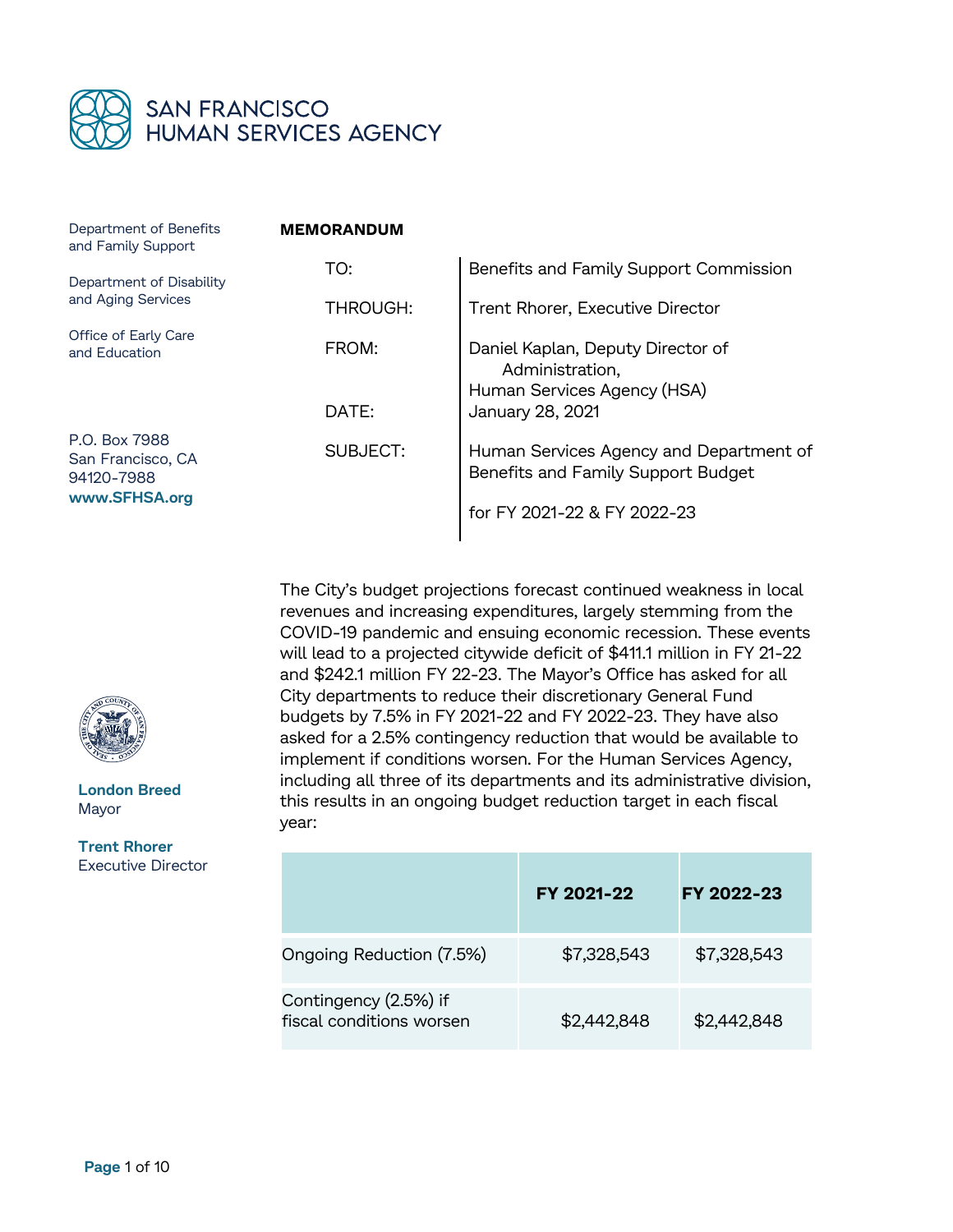

The Mayor's Office has also asked that departments not grow their overall staffing levels. The Mayor has made clear her intention to prioritize efforts that support the City's economic recovery, COVID response, homelessness services, and initiatives that advance racial equity.

# **HSA Budget Strategies**

HSA is using the following principles in building its proposed budget:

- Maintain client services
- Maximize revenue opportunities in existing programs
- Look for opportunities to repurpose existing position vacancies and funds to meet new needs

HSA will work to leverage State and Federal revenues to meet budget reduction targets in the coming year. As a safety net agency, many of our revenues are tied to our caseloads, and our caseloads rise during economic downturns. The relative health of the State's budget, as well as the passage of several substantial federal relief measures, has led to higher than anticipated revenues in the current year. We anticipate that those will continue in the budget year, and may allow us to offset some local funding while maintaining service levels.

### **Program Highlights and Initiatives**

### **COVID-19 Response Effort**

In 2020, HSA collaborated with the Departments of Public Health (DPH), Emergency Management (DEM), Homelessness and Supportive Housing (HSH) and Disaster Services Workers (DSWs) from across the City who were deployed to the COVID Command Center (CCC) to stand up and operate a COVID-19 sheltering and feeding operation.

### Shelter

The COVID-19 shelter operation is comprised of both non-congregate shelter, including hotel rooms and RVs, and congregate shelter. The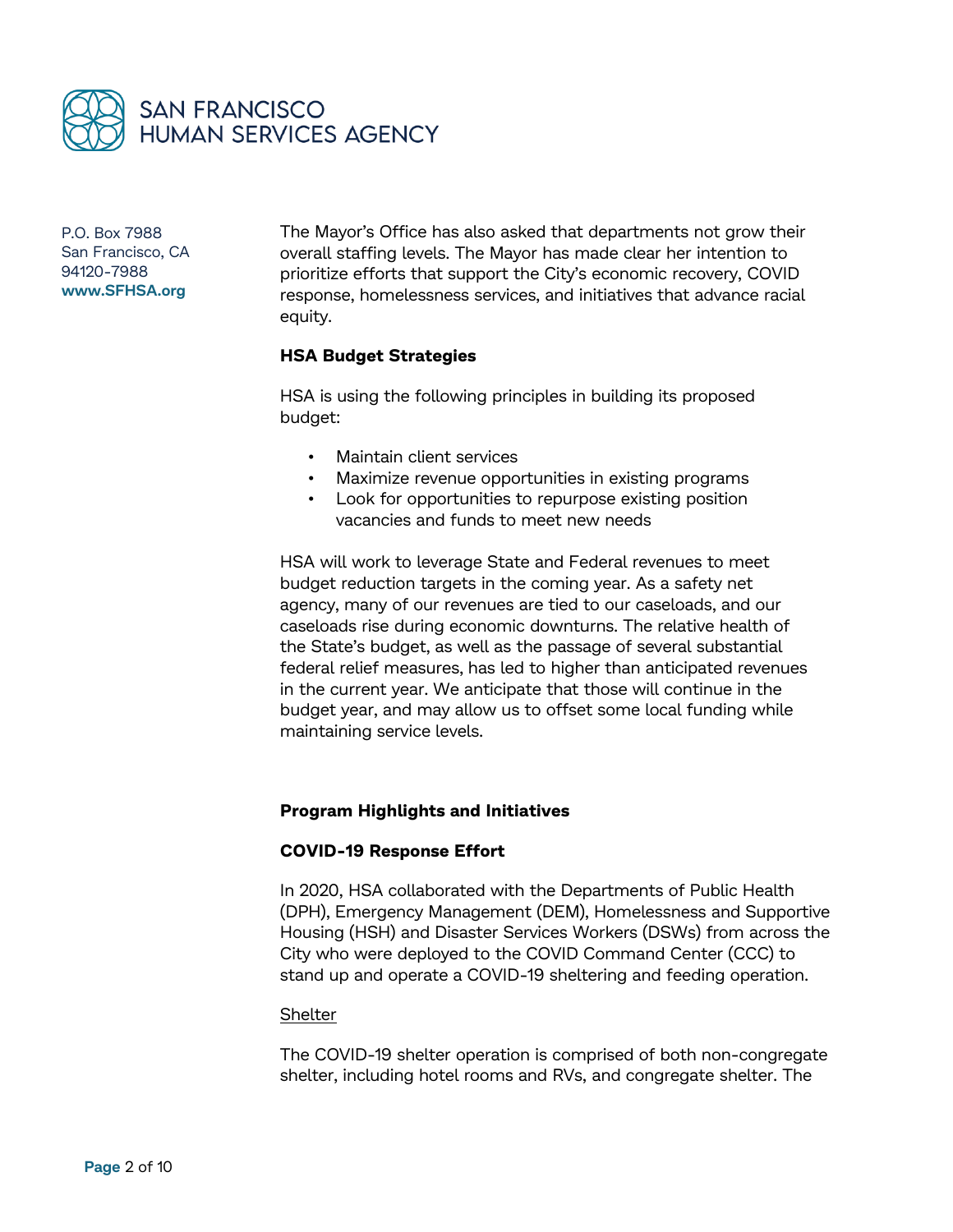

COVID-19 shelter response provides two types of non-congregate shelter:

- Shelter-in-Place (SIP) sites: These rooms are occupied by individuals at high risk of severe illness, such as those age 60 or older and/or who have a chronic health condition and who cannot shelter in place because they are experiencing homelessness, which places them at greater risk for exposure to COVID-19.
- Isolation and Quarantine (I&Q) sites: These rooms are occupied by individuals who have tested positive for COVID-19, have been exposed to COVID-19 and are waiting for test results, or are showing symptoms and cannot safely isolate at home. Clients receive appropriate medical monitoring and support, freeing up hospital capacity.

As of December 2020, San Francisco had opened 2,851 noncongregate hotel rooms or RVs. Of these, 2,592 are reserved for SIP clients and 259 for I/Q clients. For clients in SIP sites, the average length of stay as of December was 115 days. For I/Q clients, the average length of stay was 9 days. San Francisco has also opened 200 new congregate shelter beds available to any individual experiencing homelessness regardless of age or COVID-19 risk.

At full capacity, the COVID-19 shelter operation (including SIP, I/Q, and congregate shelter) costs the City approximately \$25M per month. While the budgets for the shelter operation were not originally housed at HSA, approximately 58% of expenditures for hotel lease, food, and security costs flow through HSA. In order to keep up with these expenditures, HSA has received budget from HSH and DPH.

### Feeding

This year, the Human Services Agency has taken a lead role in the City's emergency response to the Covid-19 public health emergency. In addition to the Agency's critical work on sheltering San Franciscans during the crisis, the Department of Disability and Aging Services (DAS) has been the lead department in addressing the City's dramatic spike in food insecurity. The outbreak of Covid-19 both exacerbated existing food insecurity and created new food needs among many San Francisco residents. Individuals with heightened risk of infection—due to factors such as age, health status, living conditions, and/or systemic inequities—have faced particular challenges in safely obtaining the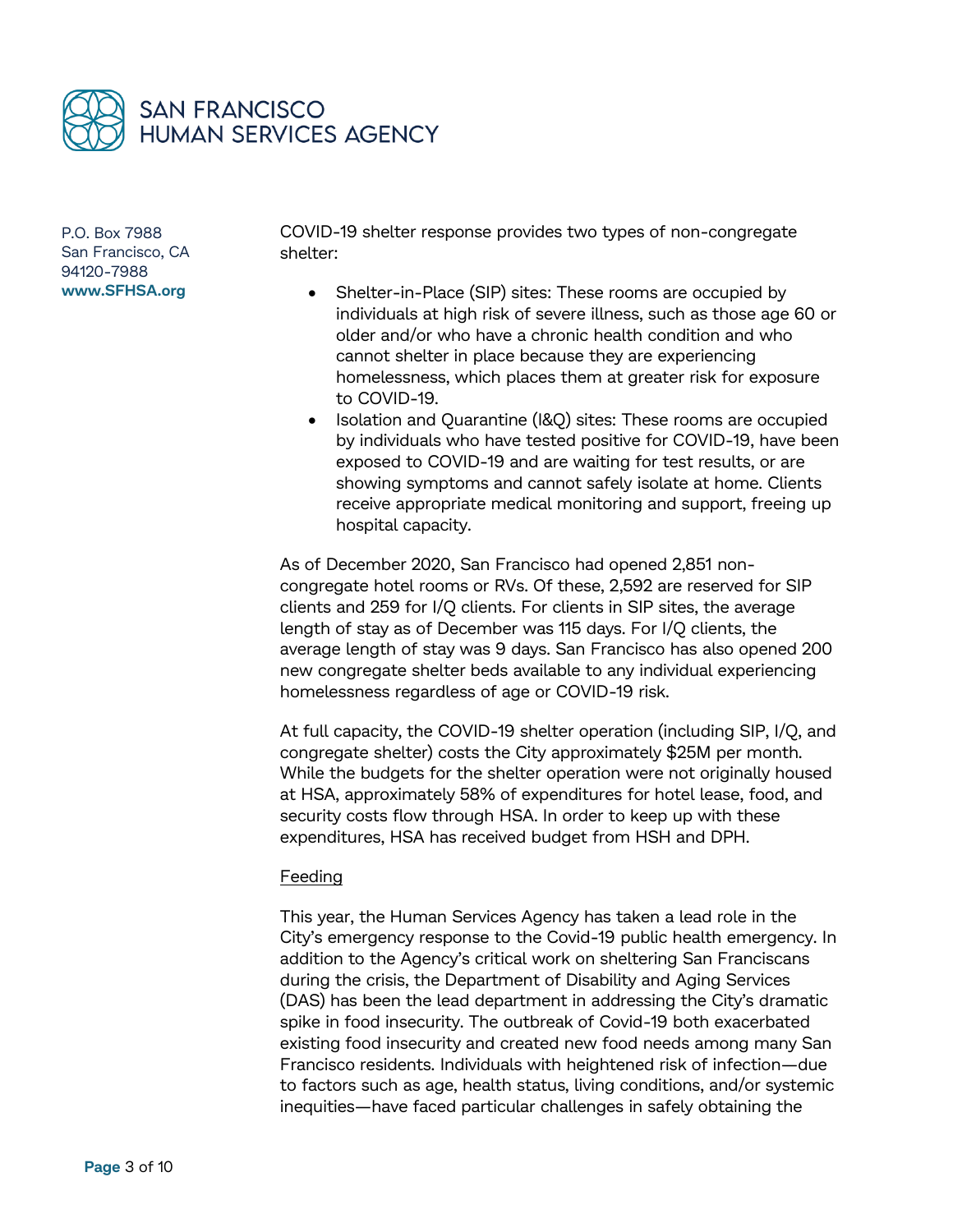

food they need. As part of the City's response to this pandemic-driven increase in demand for food resources, \$46.7 million was added to the DAS budget in the current fiscal year. Deployment of this budget follows a generally program-based, Citywide approach, and has positively impacted many thousands of residents since the pandemic's outset.

The City's partnership with the San Francisco-Marin Food Bank represents its primary mass food support strategy, providing groceries to anyone in need of food assistance. The program has distributed just shy of 500,000 bags of groceries through December, and serves roughly 20,000 households per week. Great Plates Delivered—a State/Federal/Local partnership—provides three home-delivered restaurant meals per day to eligible seniors, while also supporting small businesses; Great Plates has delivered almost 1,500,000 meals since its launch in May, and currently has over 2,600 enrollees. The Isolation and Quarantine Helpline delivers meals and/or groceries to food insecure households with a positive or suspected Covid-19 case, allowing recipients to shelter in place and minimize spread of the virus; utilization is closely tied to Citywide transmission rates so demand has fluctuated, but to date the program has provided food assistance to over 15,000 residents. Funding has also been directed to the established DAS nutrition network of meal and grocery providers, most of whom have been overserving—some dramatically—their original budgetary allocations for the current fiscal year. Financial support through the City's food budget has also targeted specific communities, areas and populations. The City has delivered Latinx-focused services primarily in the Mission, meals in place at homeless encampments, and to low-income residents in Single Room Occupancy (SRO) hotels throughout the City, to name just a few of these diverse efforts.

Lastly, HSA is working in collaboration with the City's Cost Recovery team to ensure that all eligible costs associated with the shelter and feeding operations are claimed to FEMA, and other revenue sources are allocated appropriately.

### **SF Benefits Net — Medi-Cal & CalFresh**

SF Benefits Net (SFBN) has seen a steady rise of monthly active Medi-Cal and CalFresh cases throughout the pandemic primarily resulting from the City's economic shutdown and from emergency state and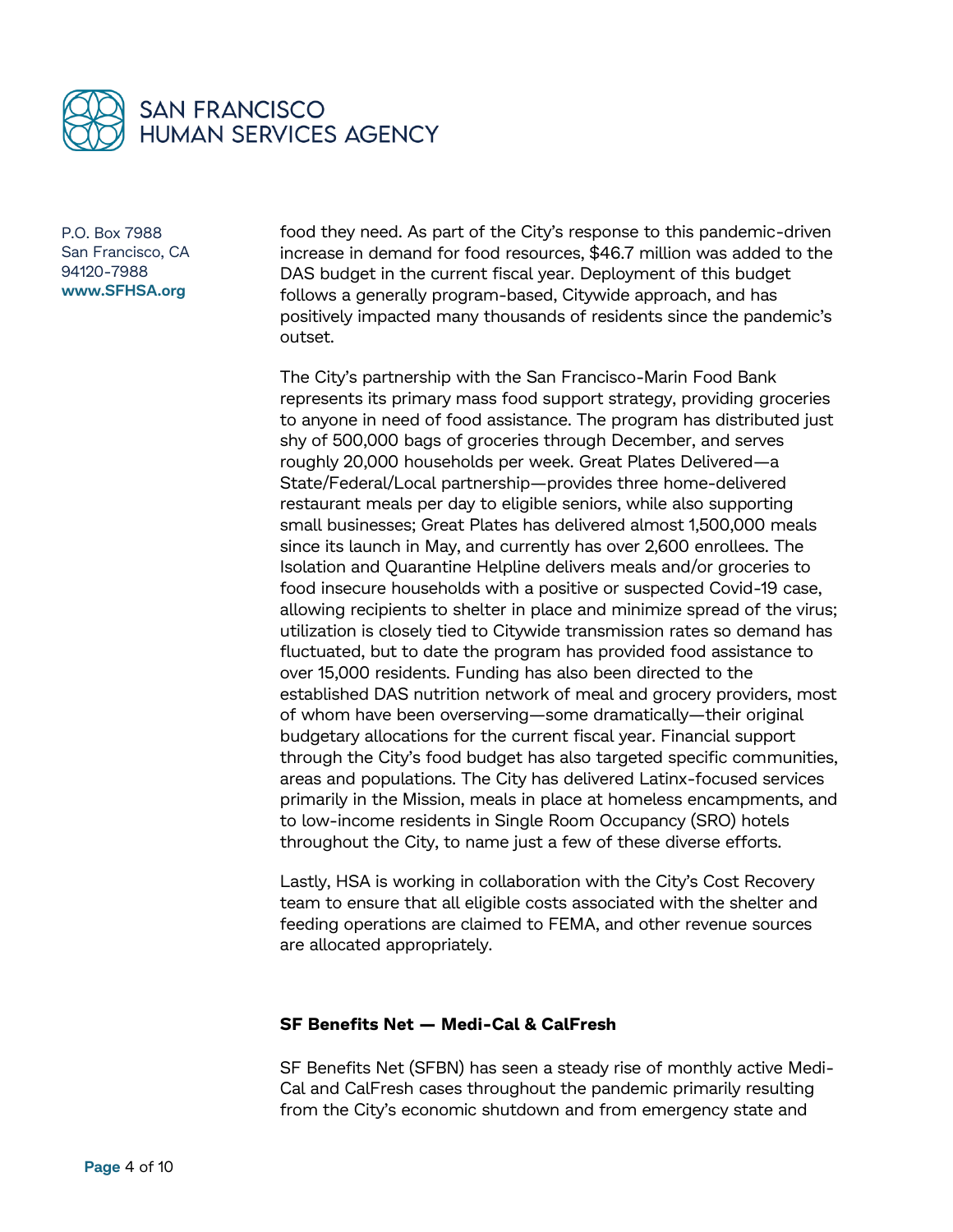

federal policy changes made to ease enrollment. SFBN has suspended several policies that might otherwise have discontinued clients from their benefits. These include the Able-Bodied Adults Without Dependents (ABAWDs) work mandate, as well as ongoing benefits renewal and recertification deadlines. While these policy suspensions have helped to keep clients enrolled in benefits, they will eventually be lifted which will result in a backlog of work for SFBN's eligibility and operations staff. SFBN also saw a substantial increase in requests for Expedited Services CalFresh, which are emergency applications that must be determined within 3 days.

In the interests of keeping staff and clients safe, SFBN utilized telecommuting and other digital alternatives to in-person interactions. HSA applied for and received a USDA grant for Process and Technology Improvement aimed at developing a virtual service counter for CalFresh applications. The service counter will be particularly helpful to clients with limited English proficiency, and will further train CalFresh staff to work in a telecommuting environment. The project is in its early stages, but is expected to become a permanent fixture in CalFresh's future operations.

SFBN has also stationed staff at Shelter-in-Place sites, where they serve as the initial intake for potentially eligible benefits recipients.

### **Homeless Benefits Linkages (HBL)**

In 2019, HSA created the Homeless Benefits Linkages program to implement innovations in assisting people experiencing homelessness to apply for CAAP, Medi-Cal, and CalFresh benefits, meeting clients where they are instead of requiring them to come to a government office. HSA Eligibility Workers (EWs) maintained a steady presence in homeless shelters, Navigation Centers, and Coordinated Entry Access Points through a partnership with the Homeless Outreach Team (HOT), CBO providers, and staff from Episcopal Community Services, who complete online benefits applications which are then processed onsite by outstationed Eligibility Workers. At the start of the pandemic, HSA transitioned staff to conducting outreach at Shelter-in-Place hotels. Since mid-September, the outreach workers have submitted 648 CalFresh applications, 268 CAAP applications, and 357 Med-Cal applications at the Shelter-in-Place hotels.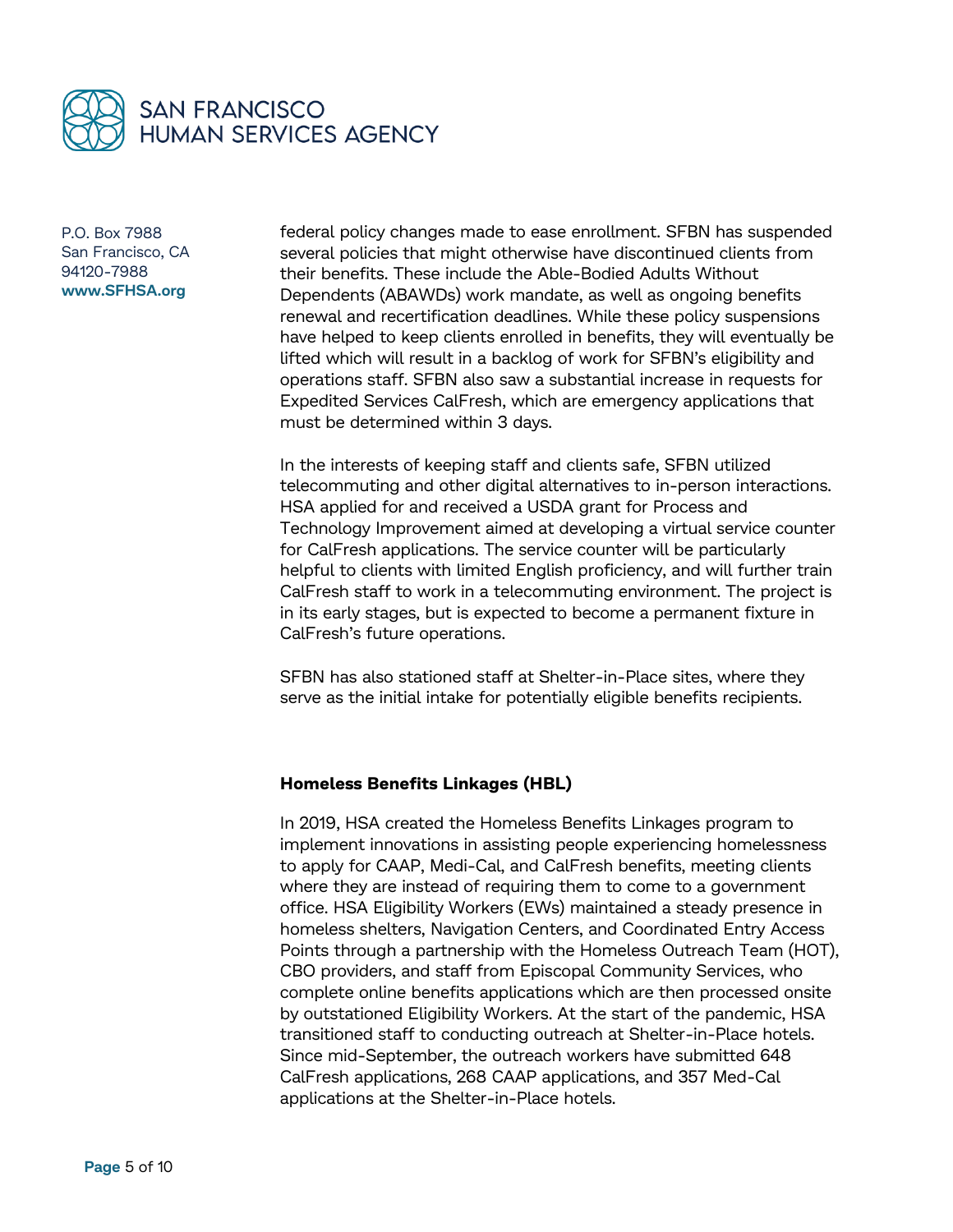

In 2018, HSA began working with Tipping Point as part of its Chronic Homeless Initiative, which is funding SSI Advocacy through an attorney-based model in order to expand access to SSI advocacy for specific populations. These include CAAP SSI applicants who are dually diagnosed with co-occurring mental health and substance use conditions or at an SSI appeal level, people staying in shelters and Navigation Centers, transition age youth 18-24, and people attending Project Homeless Connect and street outreach health fairs. To date, 231 clients have been accepted for legal representation, and 69 have been awarded SSI. HBL has been tracking program metrics, and is finalizing its assessment of this pilot program's effectiveness in order to inform future decisions around designing and investing in Citysponsored SSI advocacy services when the budget situation improves.

HSA has also continued to operate the Housing and Disability Advocacy Program (HDAP), through which HSA collaborates with HSH to use the funds to provide permanent housing for program participants. This funding builds on CAAP's existing SSI Advocacy Program by enhancing the housing resources available to homeless clients. In the 2020-21 fiscal year, HSA expanded its use of HDAP funds to support an additional 28 homeless clients residing at Shelterin-Place hotels. To date, 58 clients have been placed in permanent supportive housing through the program, and 29 HDAP clients have been awarded SSI. A greater number of clients have received SSI advocacy services.

### **County Adult Assistance Programs (CAAP)**

CAAP responded to the COVID pandemic with multiple technological advancements that have enabled clients to enroll in and maintain their benefits from home to the greatest extent possible. CAAP expanded its use of an online application portal, trained its eligibility workers to perform more phone interviews, and expanded its texting capabilities to send clients text reminders one week before upcoming appointments. CAAP has successfully replaced all in-person interviews with digital alternatives, with the exception of medical assessments which require in-person examinations.

CAAP has also connected with potentially eligible CAAP clients residing in the City's Shelter-in-Place hotels via Medi-Cal and CalFresh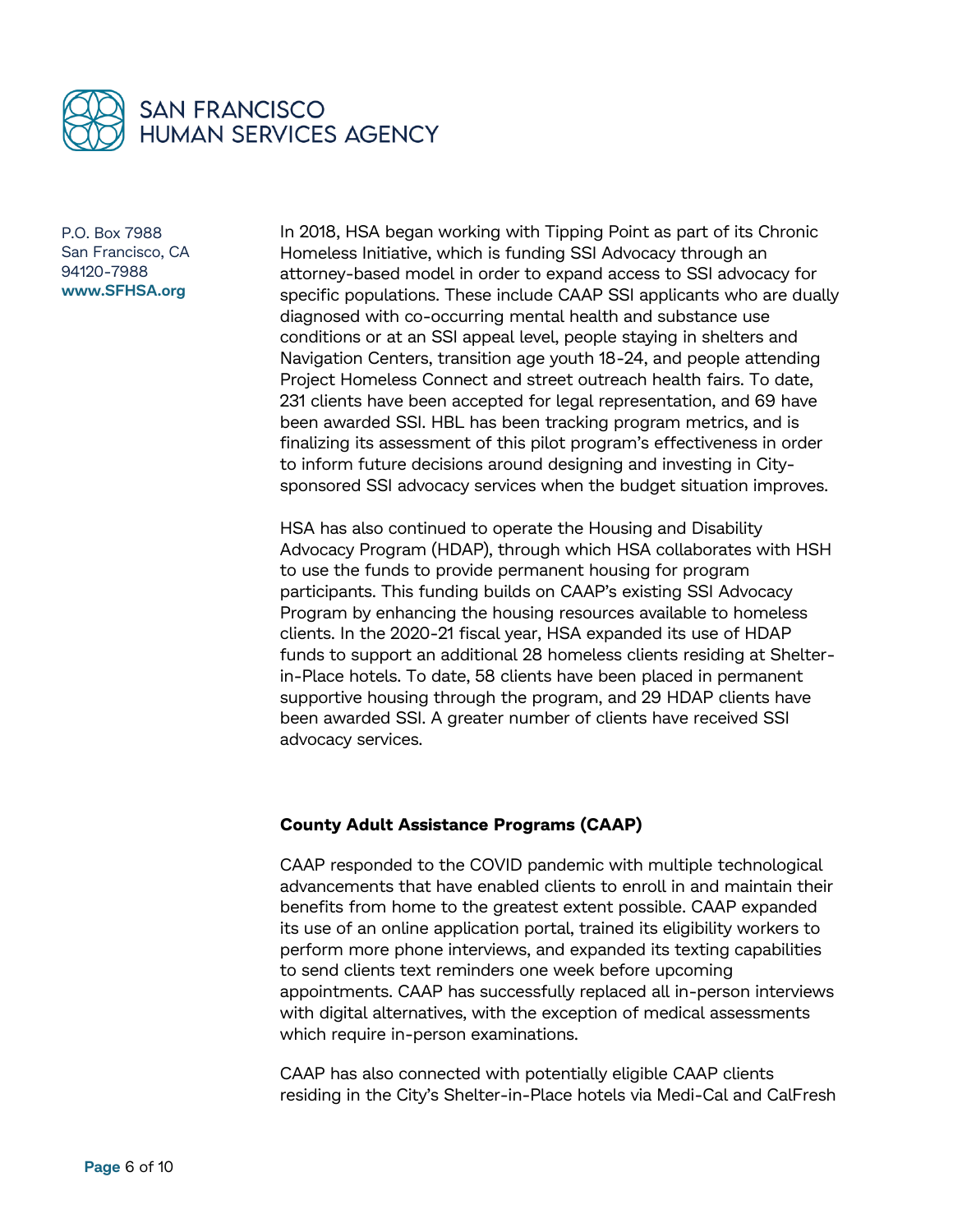

outreach workers. These outreach staff perform initial assessment of the clients' eligibility for multiple HSA benefits programs, including CAAP.

For most of the 2020-21 fiscal year, CAAP suspended its workfare requirements for CAAP recipients, allowing clients to receive their monthly cash grant without having to meet a minimum number of work hours. This policy decision sought to align with the City's directive for residents to remain at home. Other CAAP aid renewal and recertification deadlines were suspended as well for some months, but will be resumed once pandemic conditions improve.

Lastly, CAAP is building a Quality Assurance (QA) program to better understand client discontinuances, and facilitate improved task workflows between different CAAP divisions. So far, the QA program has already provided insight into staff training needs and necessary interventions that reduce client churn.

## **CalWORKs and Workforce Development**

In light of the COVID-19 pandemic, CalWORKs relaxed its requirement of welfare-to-work hours as a condition of receiving benefits, by issuing more good cause exemptions. CalWORKs also halted counting COVID months towards clients' lifetime benefits clock, and raised the Income Reporting Threshold (IRT) to enable families on slightly higher incomes to still access CalWORKs support services.

The CalWORKs Housing Support Program (HSP) has seen further increased demand among clients. Having historically faced challenges finding affordable housing in San Francisco for families, HSA partnered with the State and other Bay Area counties to deliver regional approaches to HSP service delivery that help participants access and maintain housing and services more easily as they move across counties. HSA received an additional \$1.5 million of base allocation in FY 2020-21 to raise its annual housed CalWORKs families target from 146 to 165. The additional funds have also enabled HSP to offer temporary rooms, including hotel rooms in the City's shelter-in-place inventory, for families awaiting transition to housing.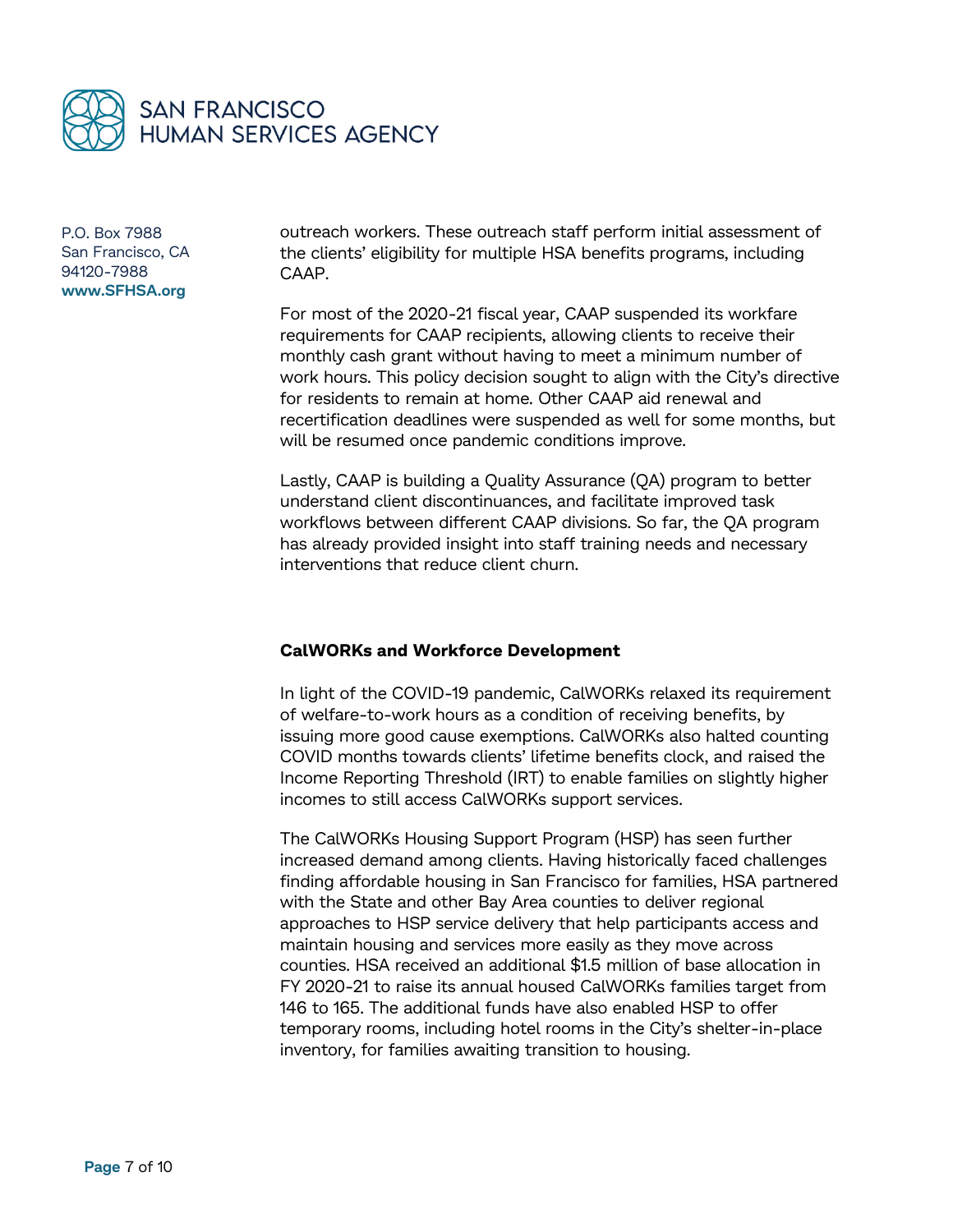

HSA's Workforce Development division expanded its Wage Subsidy program, as well as other JobsNow employment services, in an effort to combat the detrimental effects of the pandemic on jobs and businesses. HSA expanded its pool of eligible participants to include individuals receiving Unemployment Insurance Benefits (UIB), and increased its maximum wage subsidy to businesses willing to bring HSA clients into their staff.

Workforce Development also administered other programs in 2020 aimed at general economic recovery, including the City's COVID paid sick leave reimbursement to small businesses, and the Working Families Tax Credit following the end of the 2019 tax year season.

# **Family & Children's Services (FCS)**

FCS continues to navigate several evolving landscapes, notably the end of the Title IV-E Waiver and entry into the Family First Prevention Services Act (FFPSA).

The Title IV-E Waiver provided a higher level of revenue that allowed FCS to make multiple program and staffing investments to strengthen its child welfare programs. When the waiver ended in September 2019, it created a significant revenue shortfall in the FCS budget. The additional costs of staffing and programs under the waiver were then added on top of their existing budget. Since then, FCS has been working to gradually implement cost reductions to its programs. As part of this process, FCS had identified roughly \$1.5M of savings in its contracts and work orders and has begun work to identify and prioritize core staffing and services. FCS has also initiated efforts to reallocate staffing resources to further bring costs in line with revenues.

Some one-time revenues have helped to reduce the revenue shortfall and ease the transition, including the Families First Preventative Services Act Transition Revenue which provides \$7M in FY20-21 and \$1M in FY21-22. Going forward, the Families First Preventative Services Act (FFPSA) will allow states and counties to draw down Federal match on certain certified and approved preventive services expenses. FCS is currently exploring ways to access these funds by modifying existing programs.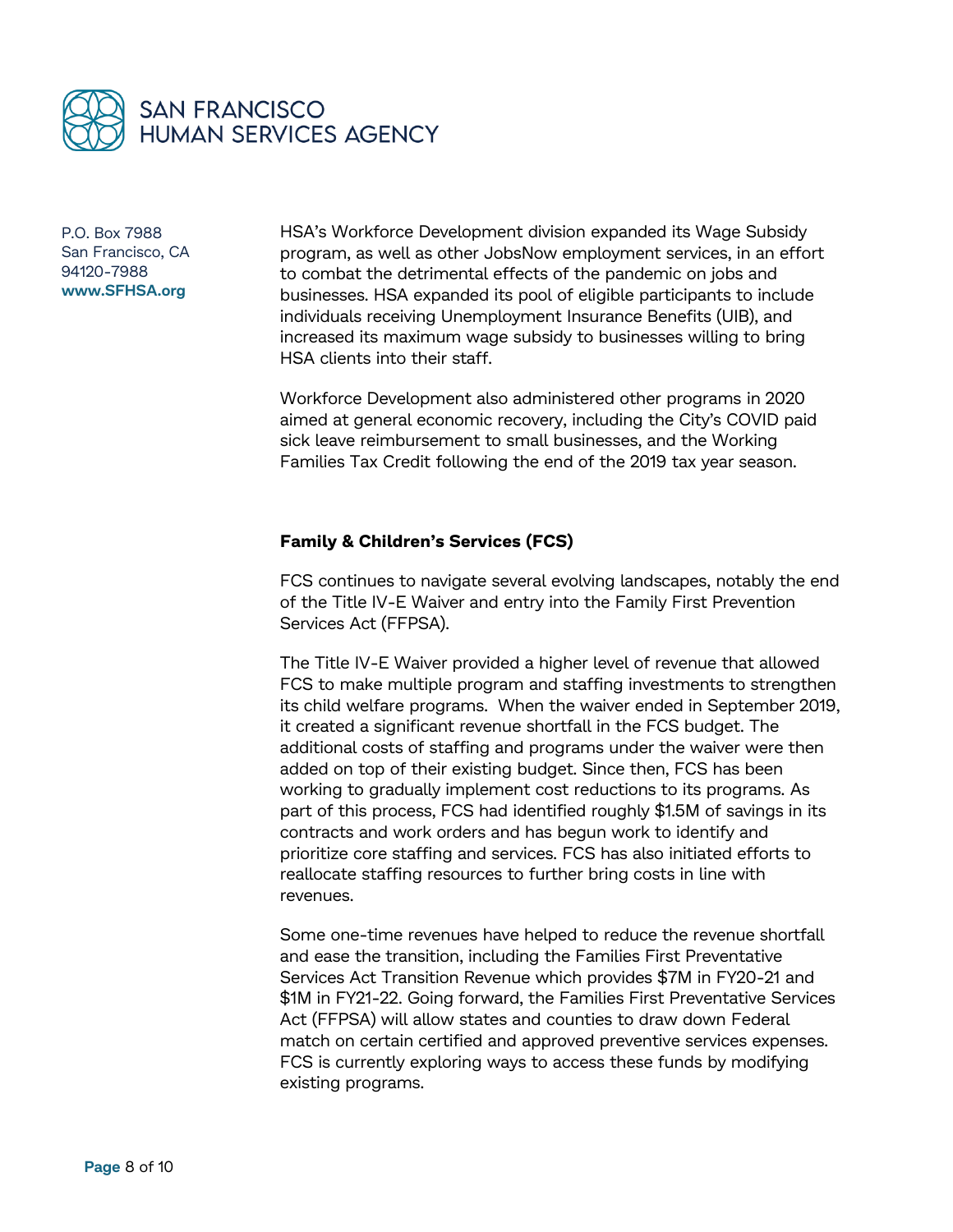

FCS has maintained excellent service delivery to families, while keeping both staff and clients safe in the pandemic environment. Staff and clients have been issued technological equipment to enable digital communication wherever possible. Staff who perform in-person interactions are issued Personal Protective Equipment (PPE), and FCS has organized cross-division support to ensure uninterrupted case coverage in the event that workers fall ill.

### **Program Support**

HSA's Program Support functions include Planning, Communications, Innovation Office, Budget, Contracts, Finance, Human Resources, Information Technology, Facilities/Operations, Investigations, and Disaster Preparedness. These groups provide support to the Department of Benefits and Family Support, Department of Disability and Aging Services, and Office of Early Care and Education.

In FY 2019-20, the Agency established an Office of Diversity, Equity, Inclusion, and Belonging (DEIB) led by a newly hired DEIB manager. Since its creation, the Office of DEIB has worked to increase staff's understanding and awareness of racial equity issues, meet the Agency's legislative mandate to complete a Racial Equity Action Plan in accordance with the citywide racial equity framework established by the citywide Office of Racial Equity, and operationalize the recommendations from the report completed in FY 2018-19 entitled, "Advancing Racial Equity at the SFHSA: Opportunities in Hiring, Promotion, and Organizational Culture". HSA continues to participate in Government Alliance on Race and Equity (GARE), a national network of local and regional governments, for technical assistance, interregional and interregional collaboration of its racial equity work, and conformity with best practices in the racial equity sector. The Office of DEIB reconvened a new diverse cohort of 27 staff from a variety of different job classifications to participate in a Racial Equity Work Group (REWG) during FY2020-21. Staff in the REWG are receiving advanced racial equity training and development to take a leadership role in advancing racial equity at HSA. They provide input on the implementation of efforts to increase equity and fairness in hiring and workforce development, create opportunities for broad staff engagement in racial equity work, and participate in citywide racial equity initiatives.